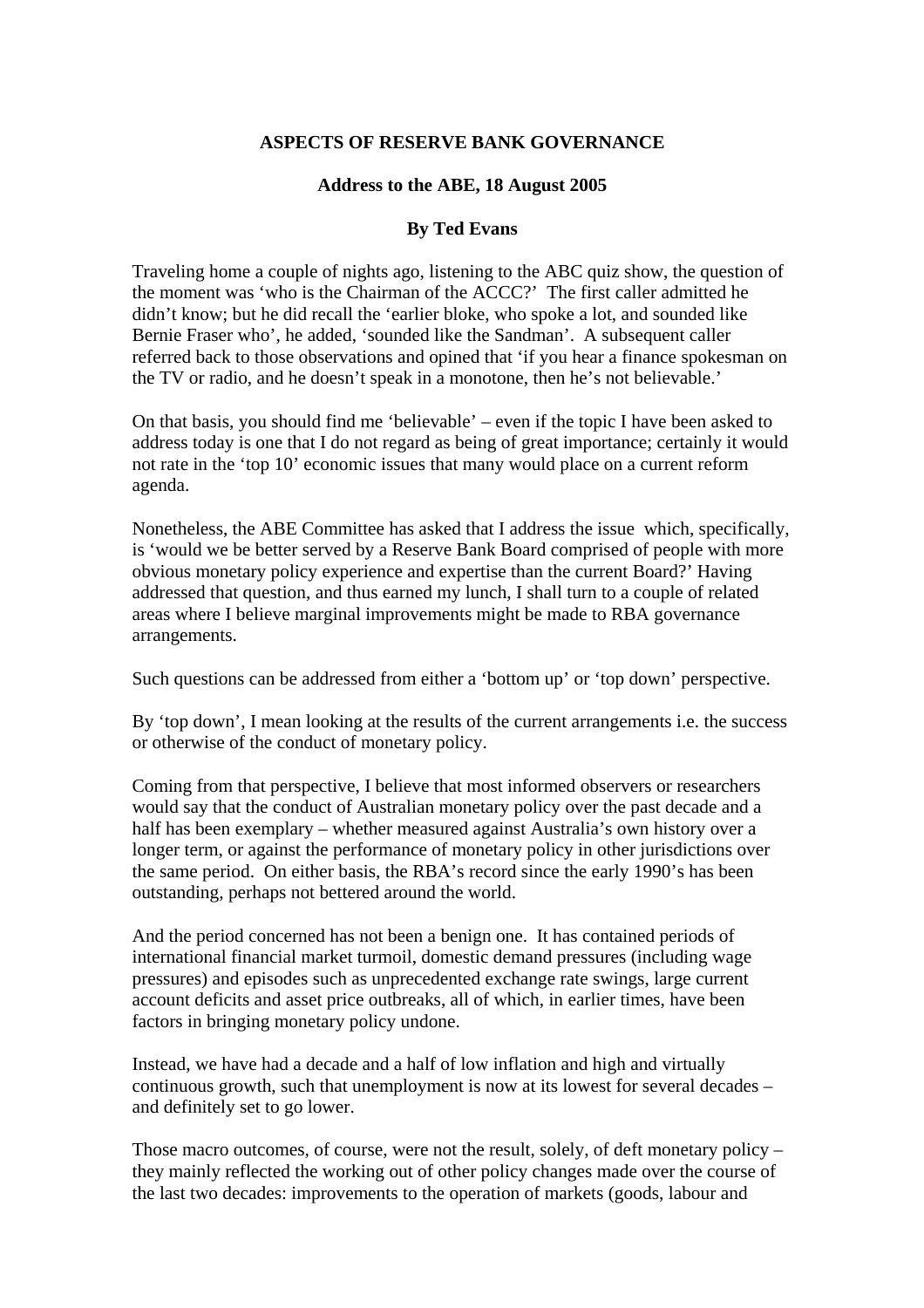capital) and, more recently, improved fiscal policy outcomes. But the point to make is that monetary policy could easily have thrown developments off track, and it did not.

Q.E.D? Not quite. It is possible, with the benefit of hindsight, to point to occasions within that period when monetary policy might have been more appropriately fine-tuned – though it might not be as easy to get agreement on that assessment, particularly among the 'experts'. Even so, thinking about those occasions, even with the benefit of hindsight, it is not obvious to me that a differently comprised Board would have yielded different results.

Hence, looking at the issue purely from the top down perspective, the results achieved, there is no obvious case for change. Of course, some might argue that the results have been achieved despite the Board; and the 'ain't broke, don't fix it' perspective is not an adequate test in today's 'continuous improvement' world.

Hence, let's devote some thought to the bottom up perspective; for it is from here that the suggestions for change have come. It has been noted, in particular, that the Reserve Bank Board is unique; no other central bank around the world has a decision making body comprised along the lines of ours: an argument for change, surely!

Let's look first at the facts: how do our arrangements differ; and then turn to the arguments which, *a priori,* might suggest that one set of arrangements is to be preferred. The facts, as I understand them, are as follows:

- $\triangleright$  There are two basic models of the decision-making process within central banks: a single decision maker (the Governor or President) or a committee (Board). And within the committee structure, there are committees comprised of so-called experts and so-called laypersons or some combination of the two.
- $\triangleright$  Ninety percent of the world's central banks use a Committee structure. New Zealand is an exception, as is China.
- $\triangleright$  Australia, obviously, uses a committee, the Board, and one comprised of both experts and laypersons (as so far defined). That sets it apart from many of the major central banks – where committees of experts are now the preferred model – but what makes Australia unique is that the Board also includes a so-called Government representative, the Treasury Secretary. Some other central banks also include such an official on the committee or board but not, as Australia does, as a voting member.

Before turning to the arguments for and against the alternative models, it is interesting to note, in passing, that the Australian model has remained unchanged since the RBA was set up under the Reserve Bank Act in 1959. In the four and a half decades since then, the conduct of monetary policy and the instruments used have changed enormously, reflecting developments both in the world economy and our understanding of monetary transmission mechanisms. It should not be surprising that such environmental changes have occasioned debate about the efficacy of a Bank governance model conceived in a very different setting.

So let's look at the alternatives.

I don't believe it is difficult to conclude, *a priori*, that a committee structure is likely to lead to better outcomes over the longer-term than a single decision-maker. Even where the latter is supported by an advisory mechanism which provides for debate around the decision (as in New Zealand), the probability of bias influencing the actual decision is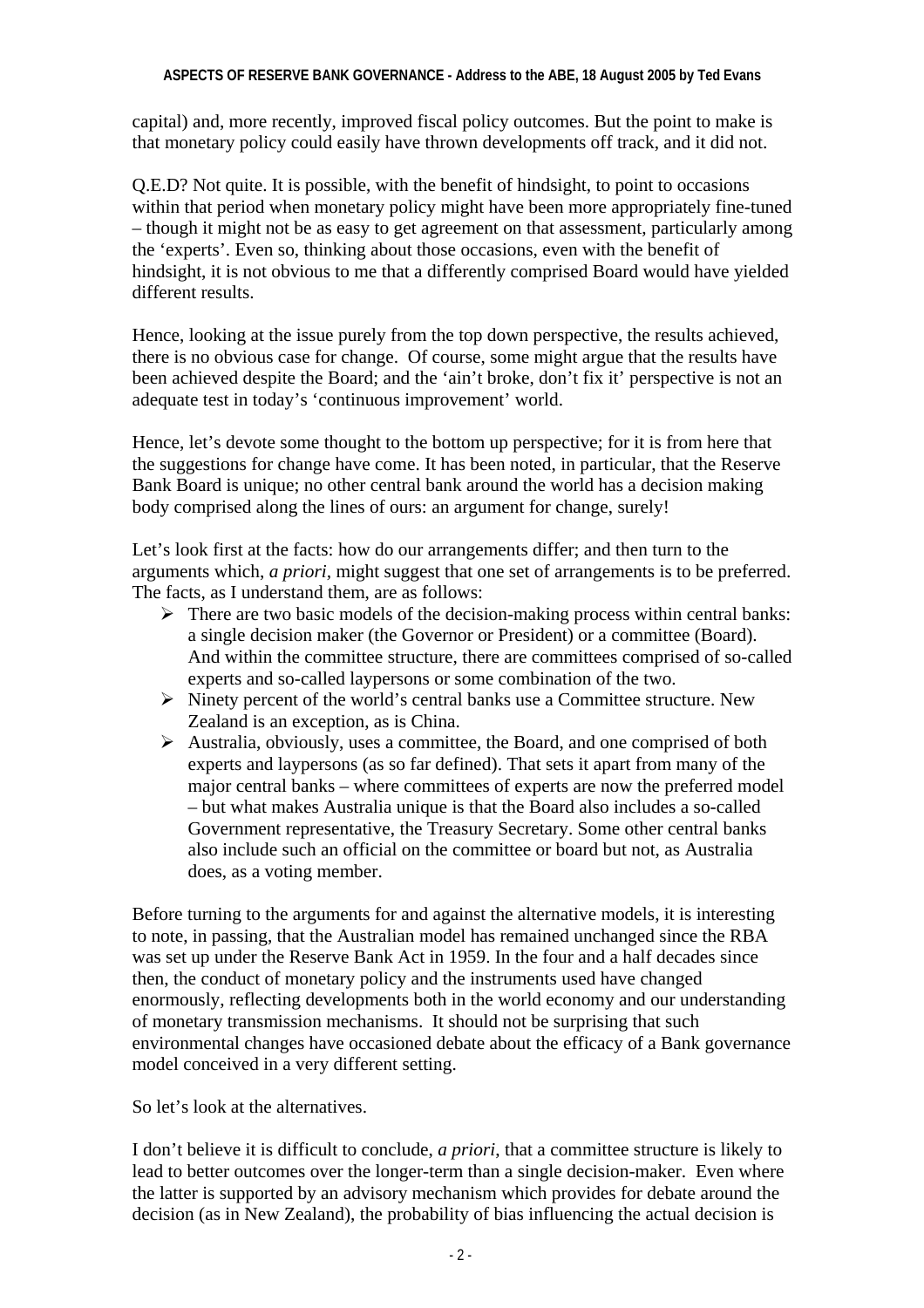an observed risk. This is the conclusion of studies in many fields of governance and decision making but would seem particularly relevant to monetary policy which (ostensibly) pursues a single policy outcome, such as inflation. The pressure on the individual to achieve the single outcome, at any cost, is a real concern. Hence I won't pursue the single decision maker model further here.

Turning to the choice between expert and lay committees, the issues are less clear-cut, even if, *a priori*, the arguments might generally seem to favour the committee of experts. Obviously, in any field, it is an advantage in making decisions to understand the subject matter. But we should be clear that the task of the Board is to **take decisions –** not to collate the information on which the decisions will be based.

So we need to ask – and this is why I have earlier used the "so-called" terminology – how does one judge who is the expert and who is the layperson when it comes to decision-making? How does one recognize an expert decision-maker? To which the answer might well be 'you'll know one when you meet one'.

More seriously, the judgment on that cannot be made in a vacuum; it requires an understanding of the type of decisions that a monetary policy board is called upon to make.

Monetary policy decisions are classic cases of decision making in the presence of uncertainty. Fundamentally, this reflects the imperfect state of our understanding of monetary issues: we know that monetary policy operates with lags which are long but variable. We know less about the factors that affect that variability in a predictable manner. And given the existence of the lags, we know that we must rely upon forecasts; and, again, we know there are limits to our forecasting ability; as there are limits to our forecasting techniques and, generally forgotten, limits to the data which inform both our forecasting models and our gut feelings.

All of this means that by the time information is presented to decision makers, it has undergone multiple layers of judgmental manipulation. This does not mean that the decision-makers need to understand the intricacies of those manipulations i.e. to be 'experts'. It does require that they be able to weigh up facts and uncertainties as presented to them. My own experience in working with both experts and laypeople in such processes does not incline me decidedly in favour of the experts.

Moreover, there are other considerations that arise from the greater degree of independence that central banks now enjoy. Namely, an expectation on the part of those who bestow the independence  $-$  i.e. governments  $-$  that the decision–making body will bring a diversity of expertise and experience to the table: not views that are representational, or partisan; certainly not; rather, views that are formed in a real world (real economy) context or in the research rich world of academia.

I am not convinced that the Australian model, which brings together precisely such a rich diversity of decision-making ability, is bettered by the alternatives on offer.

I'll add a couple of footnotes to that.

 $\triangleright$  First, I have not addressed the accountability argument i.e. that individual members of the decision making body need to be held publicly accountable. I have not done so because I believe it to be a red herring. In any wellfunctioning decision making body, it is neither necessary nor desirable for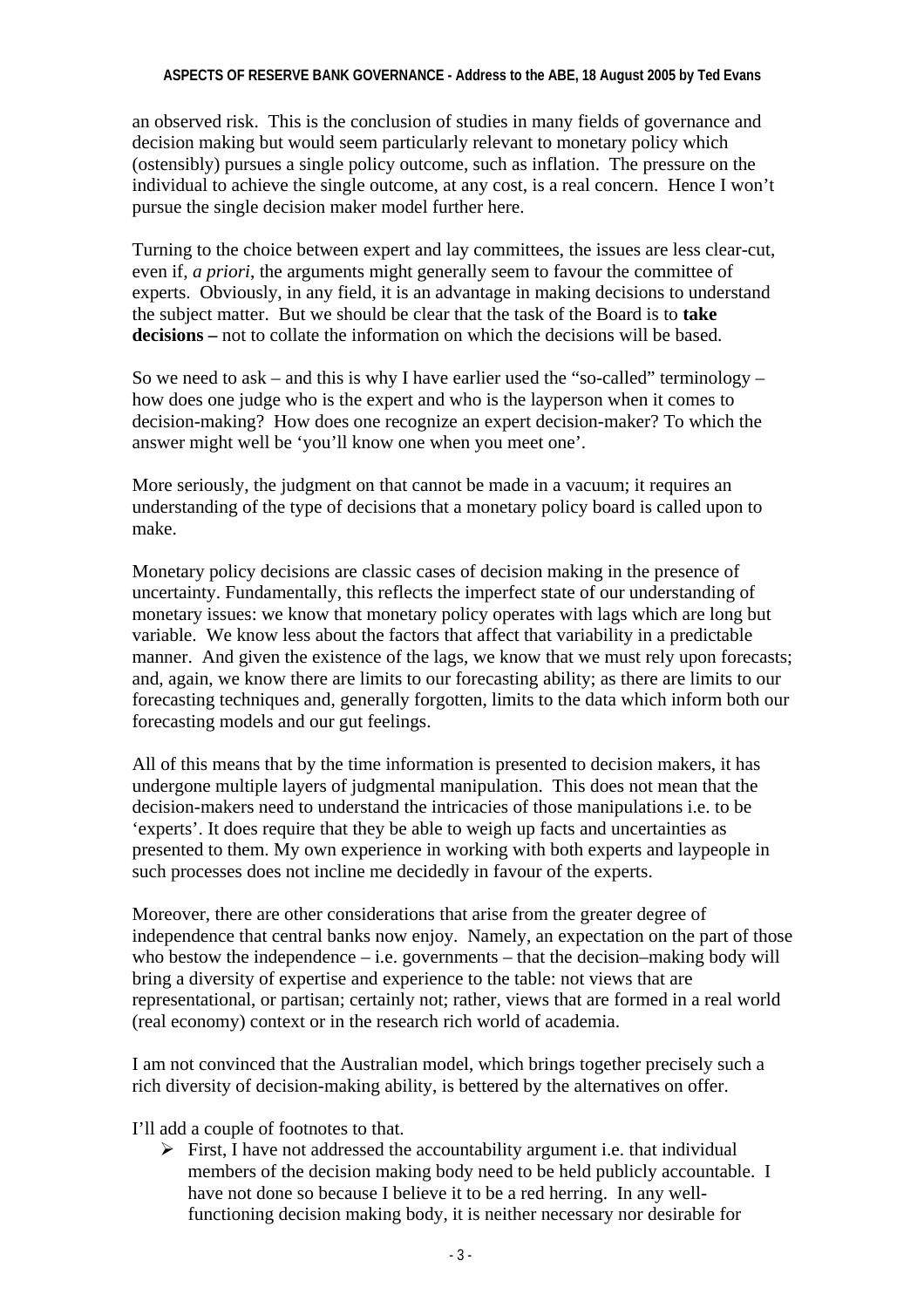individual members to be publicly accountable: the Chairman is accountable for the group. If the body ceases to be well functioning, the matter becomes academic – individuals will speak up.

 $\triangleright$  Secondly, I have not addressed the special case of the presence on the Board of the 'government representative', the Treasury Secretary.

The first thing to be said on that latter point is that, as a matter of law, the Treasury Secretary in not on the Board as a government representative. He could, of course, play that role *de facto.* I will simply say that I have not met one who did, or would. The second thing to be said, consistent with my earlier arguments, is that his presence on the Board is not critical. He does, however, bring to the Board a policy–advising experience that cannot be matched by any other Board member; and he brings the Treasury's forecasting ability, which is also unmatched, including by the Bank. In the absence of an obvious alternative, his presence adds to the Board's diversity and decision making ability.

Let me turn, in drawing to a close, to a related governance issue that has been the subject of some comment, namely the information released by the Bank and suggestions that the Bank should publish minutes of its meetings; and/or should make a statement after every meeting, giving reasons for its decision.

I am not attracted to the idea of publishing minutes, even though that is the practice in other places. Minutes that are to be published will be written for publication. Moreover, when published with a lag, as most others are, there is the benefit of hindsight (such as market reaction to the policy move) to assist in fashioning the minutes. I see zero value in such minutes. Moreover, reflecting my earlier comments regarding accountability, I see no public interest case whatever for the publication of voting records i.e. if minutes were to be published, voting records should be removed to preserve proper accountability.

I see more to be said for the Bank's making an explanatory statement after each meeting, not just, as now, when a change of policy is announced. Certainly, advising the public of reasons for a change is of first importance. But for some of the public, e.g. market participants, knowing the Bank's thinking in not making a change may well rank as highly, and for good reason: that reason being to follow the course of the Bank's thinking in the context of the decision making process; not in the context of the next Bank announcement, when the 'benefits of hindsight' again help to blur the picture. This issue gains particular importance in ensuring markets gain sufficient confidence in the predictability of Bank decision-masking to foster more stable markets.

It is true, of course, that the RBA today is at the forefront of world best practice in terms of the amount of information that it makes available through its regular publications. It is also true that central bankers have long been the world's best at making Delphic statements; and financial markets have been world's best at misinterpreting them. It is for this combination of reasons that I believe statement are best made in the context of the decision that are taken – as much when those decisions are 'no change', as otherwise.

I suspect there may be reluctance on the Bank's part to being obliged to make a statement after every monthly meeting.

There is a simple solution to that problem: meet less frequently. There is no